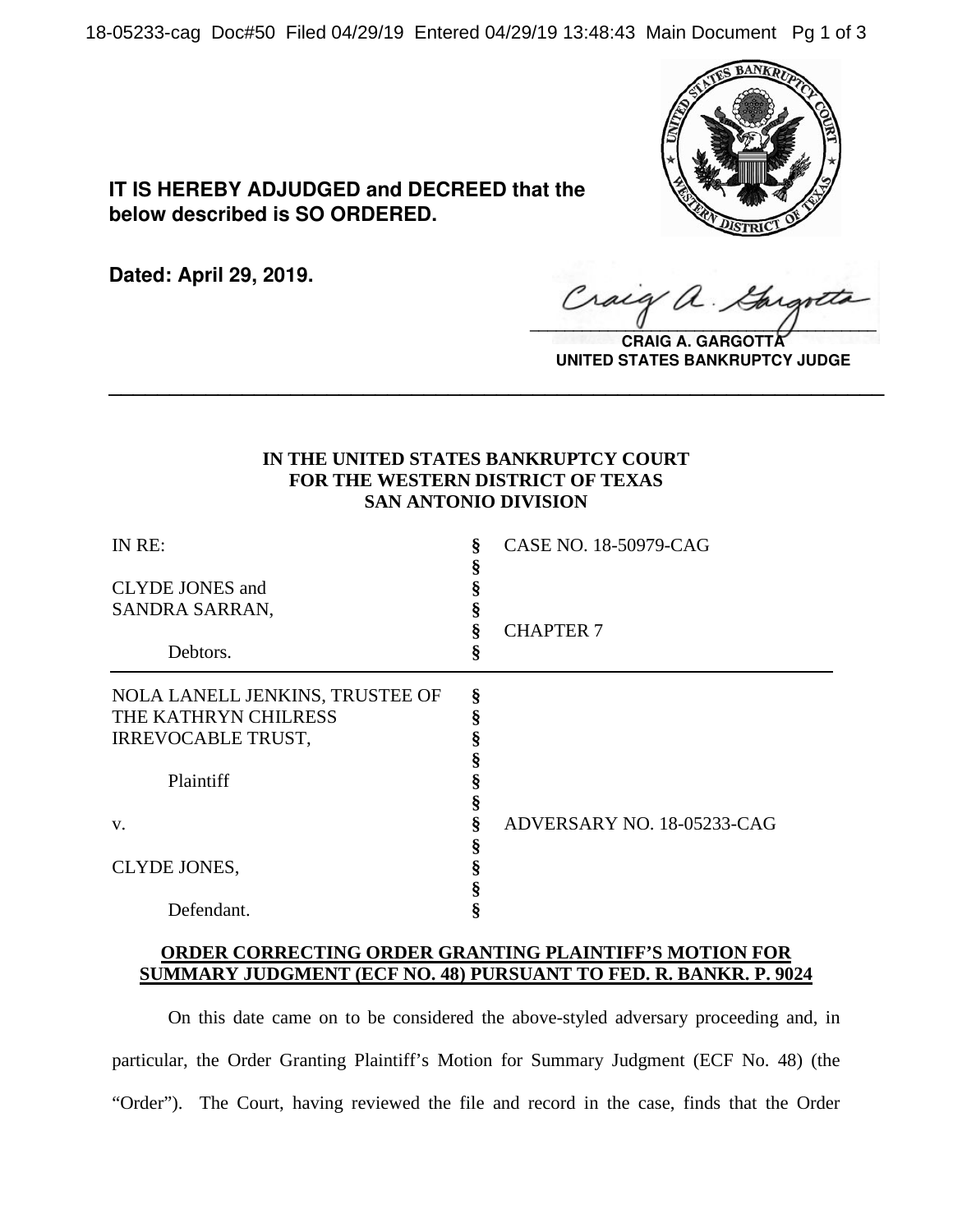contains a clerical error and should be corrected upon the Court's own motion pursuant to Federal Rule of Bankruptcy Procedure 9024, in the following way:

The second to last paragraph of the Order shall be corrected to state, "The outstanding indebtedness owed by Defendant Clyde Jones to Plaintiff Nola Lanell Jenkins, Trustee of the Kathryn Childress Irrevocable Trust, comprised of compensatory damages in the sum of \$625,000.00, costs in the sum of \$30,000.00, and attorneys' fees in the sum of \$250,000.00, all as established by the Agreed Order Granting Plaintiff's Application to Confirm Arbitration Award that was entered by the 166th Judicial District of Bexar County, Texas in cause number 2018CI07697 on September 25, 2018, are excepted from discharge pursuant to 11 U.S.C.  $§ 523(a)(19)."$ 

The effective date of the correction to the Order Granting Plaintiff's Motion for Summary Judgment (ECF No. 48) shall be as of the date of original entry of the Court's order on April 24, 2019.

IT IS THEREFORE ORDERED that the Order Granting Plaintiff's Motion for Summary Judgment (ECF No. 48) is CORRECTED in the following way:

The second to last paragraph of the Order shall be corrected to state, "The outstanding indebtedness owed by Defendant Clyde Jones to Plaintiff Nola Lanell Jenkins, Trustee of the Kathryn Childress Irrevocable Trust, comprised of compensatory damages in the sum of \$625,000.00, costs in the sum of \$30,000.00, and attorneys' fees in the sum of \$250,000.00, all as established by the Agreed Order Granting Plaintiff's Application to Confirm Arbitration Award that was entered by the 166th Judicial District of Bexar County, Texas in cause number 2018CI07697 on September 25, 2018, are excepted from discharge pursuant to 11 U.S.C.  $§ 523(a)(19)."$